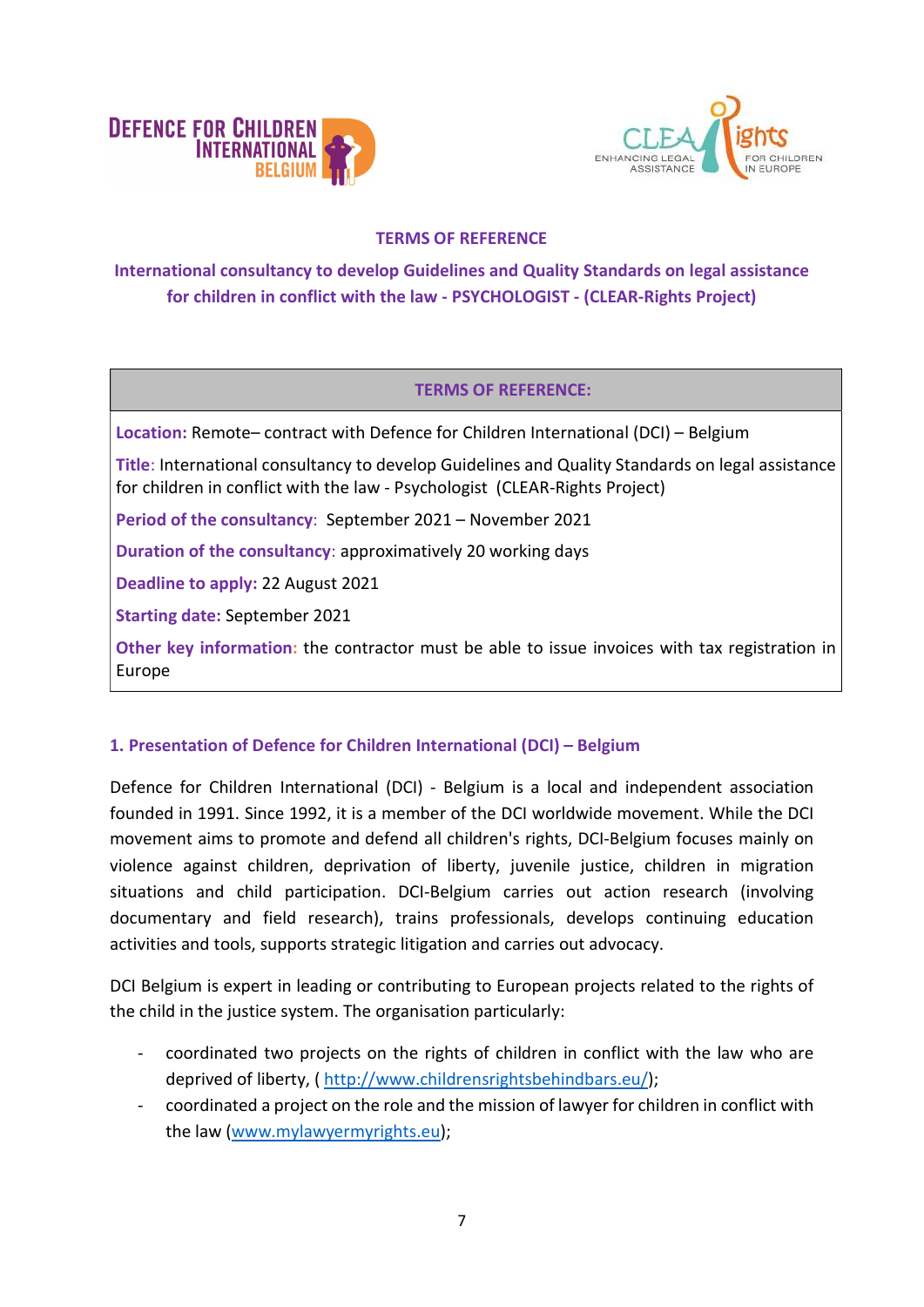



- participated to a project on restorative justice for children in conflict with the law (https://www.dei-belgique.be/index.php/projets/acheves/alternative-ways-toaddress-youth.html);
- is participating to a project on adapted legal aid for children in conflict with the law (www.lachild.eu);
- is participating to a project aiming at including young people to the training of legal professionals (https://www.dei-belgique.be/index.php/ressourcesexternes/publications/send/41-publications/439-projet-youthlab-theory-of-changeyoung-in-prison.html )

## 2. Background

"CLEAR-Rights: enhancing legal assistance for children in Europe" is a new project funded by the Justice Programme of the European Union. This 24-month project runs from 1 January 2021 until 31 December 2022 and is being coordinated by the Regional Office of Terre des hommes in Europe. It is implemented in partnership with the Alliance of Lawyers for Human Rights, Defence for Children International - Belgium, Defence for Children the Netherlands, PILnet and Terre des hommes Romania. The project's main aim is to improve equal access to a lawyer for children suspected or accused of crime, through strengthening access to quality and specialized government-funded legal aid and pro bono legal assistance, in line with Articles 6 and 18 of Directive 2016/800/EU.

CLEAR-Rights seeks in particular to:

- Build the capacities and improve knowledge of legal aid and pro bono lawyers to provide child-friendly legal assistance to children in conflict with the law
- Establish a legal assistance network to match the legal needs of non-governmental organisations and children with legal aid and pro bono lawyers willing to provide legal assistance, as well as share promising practices related to providing legal assistance to children in conflict with the law
- Increase awareness of policy makers and service providers about legal aid and legal assistance for children in conflict with the law and benefit from a permanent legal assistance system

# 3. Objectives of the consultancy

The general objective of the consultancy is to elaborate, in collaboration with a legal expert, a document containing Guidelines and Quality standards regarding legal assistance for children in conflict with the law. "Guidelines" designates a set of directives addressed to lawyers working with children (in the framework of legal aid or pro bono) that will guide them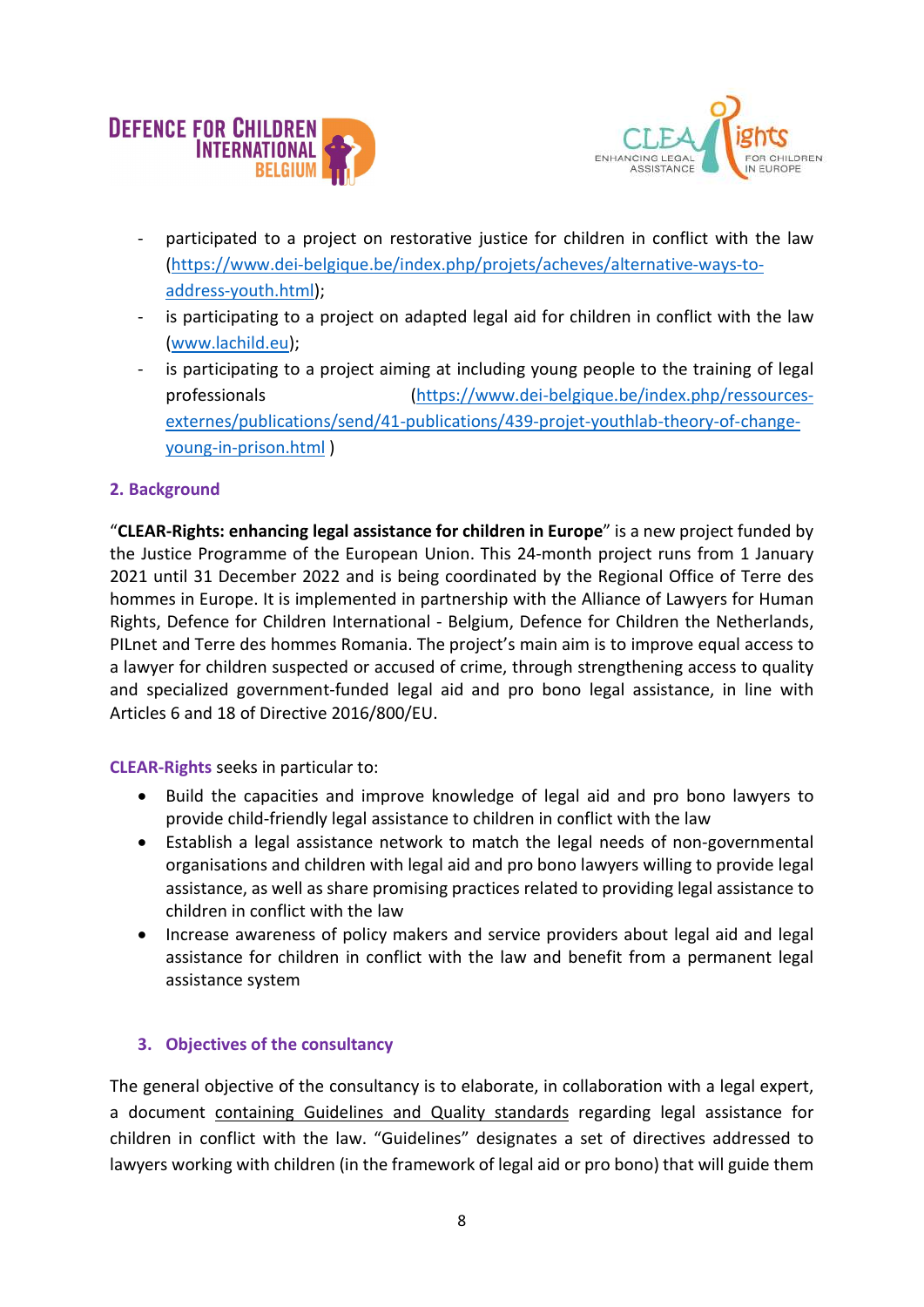



so that the legal assistance and representation they provide to children is adapted to them. "Quality standards" designates a set of requirements and guidance that are necessary so that this assistance is effectively adapted and accessible to children.

Consultants are expected to bring their own expertise to the project while building on what DCI-Belgium and the other partner associations in the project have already developed.

## 4. Duties and responsibilities

The selected consultant is expected to co-author, together with the legal expert consultant and taking into account project partner's feedbacks, the Guidelines and Quality standards for child-friendly legal assistance of children in conflict with the law.

To ensure the smooth implementation of the mandate, the consultant will report to Eva Gangneux (DCI-BE Advocacy officer and project manager on juvenile justice) and Zoé Duthuillé (Project assistant on juvenile justice). The consultant will, all along the consultancy, work in close cooperation with the legal expert consultant, who is specifically hired to co-develop the Guidelines and Quality standards of Clear Rights project. This will include online meetings and communication via email.

More specifically, the selected consultant shall carry out the following activities (all of these activities must be led in coordination with the legal expert consultant):

- Read carefully and have a sound understanding of the Clear Rights' objectives, approach, methodology and activities;
- Read carefully the material developed so far within the framework of the Clear Rights project and, more specifically, the European review of legal aid systems;
- Based on this information and on his or her expertise, develop, in collaboration with the legal expert consultant, the methodology on which will be based the development of the Guidelines and Quality standards, including the suggested structure and list of main topics of the Guidelines and Quality standards. A first draft of the methodology must be sent to DCI Belgium within the first 10 days of the consultancy and shall be presented to the project partners during an online meeting during which feedbacks will be provided;
- Develop, together with the legal expert consultant, the structure of the document and draft a first version of the document taking into account the project partners' feedbacks;
- Submit the first version of the Guidelines and Quality standards to DCI Belgium for feedbacks and inputs;
- DCI Belgium will share this first version of the Guidelines and Quality standards with the project partners and the members of the project Child Advisory Boards. The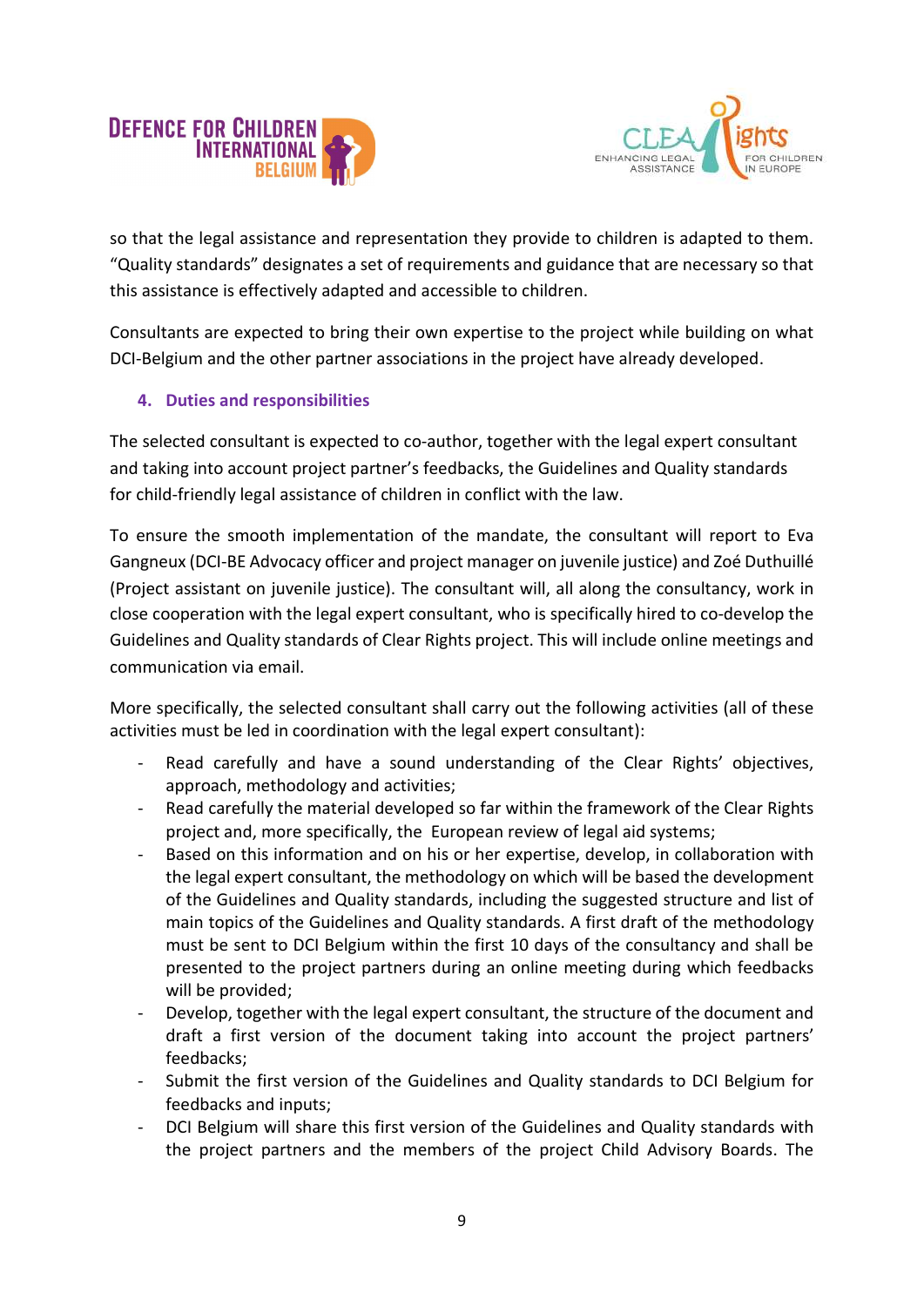



consultants will then integrate their comments and inputs and finalise the Guidelines and Quality standards;

- Submit the final version of the Guidelines and Quality standards to DCI-Belgium.

The document should be written in UK English and have a maximum of 30 pages – this length might be slightly adjusted if an agreement is reached between the selected consultant and DCI-Belgium.

The consultant will commit to respect European and International standards regarding safeguarding of children.

### 5. Activities and timeline

The consultant is expected to start in mid-September 2021. The deliverable must be delivered in November 2021.

| <b>Activity</b>                                                                                                                                | <b>Expected delivery</b>              |
|------------------------------------------------------------------------------------------------------------------------------------------------|---------------------------------------|
| Consult project material; draft the methodology and<br>structure of the Guidelines and Quality standards<br>(proposal + meeting with partners) | End of September (to be<br>confirmed) |
| First draft of the document (draft + include feedbacks<br>from partners)                                                                       | 1 - 15 October                        |
| Writing of the document (draft + inputs from partners<br>+ finalisation)                                                                       | 15 October-30 November                |

## 6. Expected deliverables

Together with the legal expert consultant, the selected consultant shall produce the following deliverables:

- A short document presenting the methodology (4-5 pages maximum) which will be used in order to develop the Guidelines for child-friendly legal assistance for probono and legal aid lawyers and Quality standards for child-friendly legal assistance for pro-bono and legal aid lawyers;
- A first version of the Guidelines for child-friendly legal assistance for pro-bono and legal aid lawyers and Quality standards for child-friendly legal assistance for pro-bono and legal aid lawyers;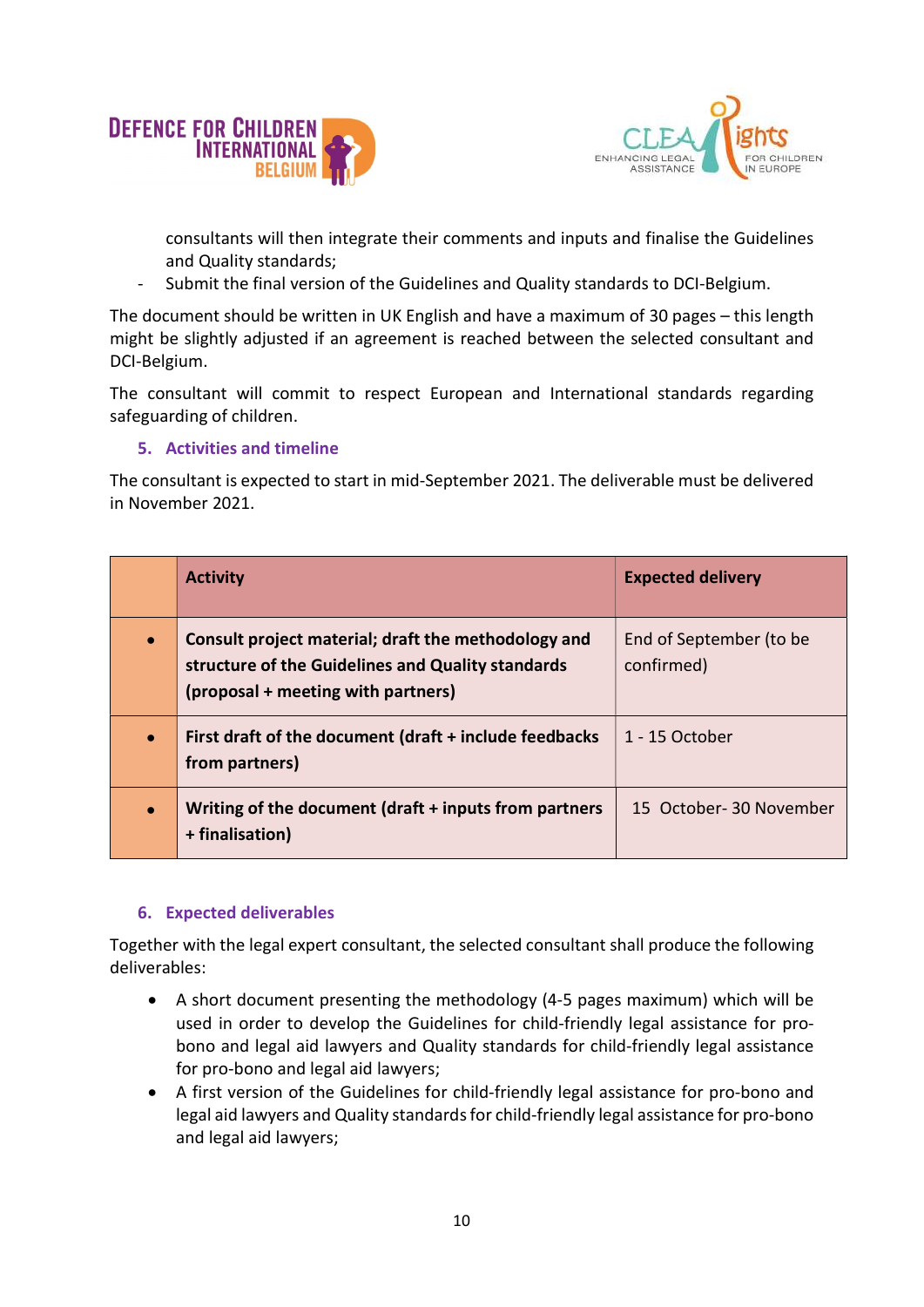



 The final version of the Guidelines for child-friendly legal assistance for pro-bono and legal aid lawyers and Quality standards for child-friendly legal assistance for pro-bono and legal aid lawyers.

Deliverables should be produced in UK English and submitted to Defence for Children International - Belgium in Word format.

# 7. Consultant profile (psychologist)

- Advanced university degree (MA or PhD) in the field of psychology, or equivalent with strong research and analysis component;
- Demonstrate minimum 3 years of relevant working experience in the field of child iustice:
- Solid knowledge of child and youth psychology;
- Excellent drafting and oral communication skills in English;
- Proven experience in drafting publications (List of relevant publications)
- Excellent oral and written skills in English.

## 8. Budget and resources

The estimated amount of work is about 20 working days which must be carried out within the three months duration of this consultancy.

## 9. How to apply

The contractor must be able to issue invoices with tax registration in Europe.

All candidates should please send the following documents to: Eva.Gangneux@defensedesenfants.be and Zoe.Duthuille@defensedesenfants.be as soon as possible and on 22 August 2021 at the latest:

- A Cover Letter, specifying your relevant experiences,
- Updated CV in English,
- A Sample of similar work,
- Financial proposal in EURO including cost-breakdown and daily fee;
- A short letter specifying that you can issue invoice with tax registration in Europe (mention your tax registration number).

Please include "CLEAR-Rights, Consultancy PSYCHOLOGIST, your name and surname" in the subject line of the application email.